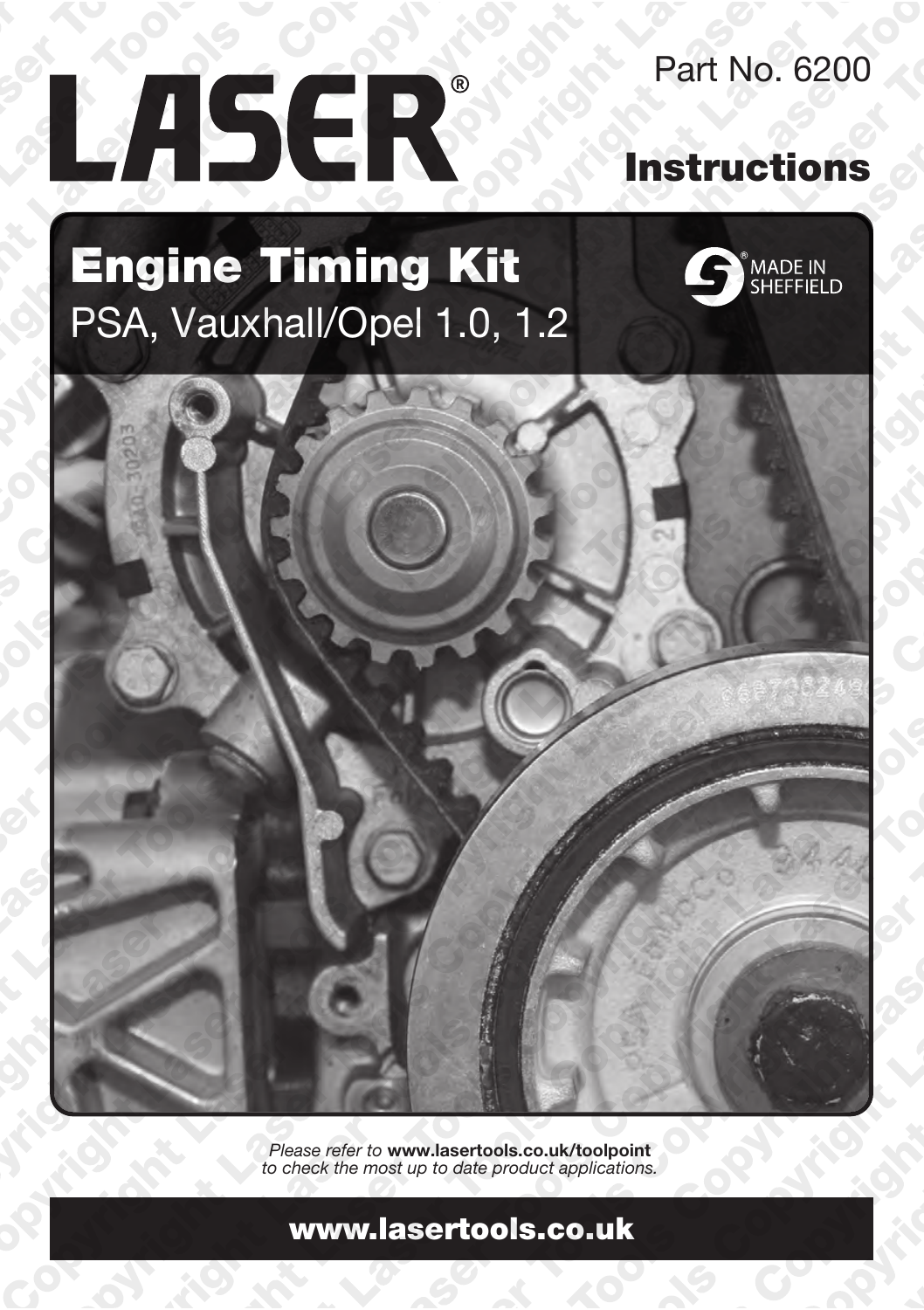### **Introduction**

Designed to hold the camshafts and crankshaft in their timed position during belt replacement on Citroën, Peugeot, DS & Vauxhall/Opel EB0 & EB2 1.0L & 1.2L 3 cylinder engines.

#### **Components**



| Ref.                |      | $\mathsf{Code} \parallel \mathsf{OEM}$ Ref | Description                                    |
|---------------------|------|--------------------------------------------|------------------------------------------------|
| A, B, C, D, F, G, H | C661 |                                            | 0109-2A, EN-52127-1   Camshaft Timing Assembly |
|                     | C662 | 0109-2B, EN-52127-2                        | Crankshaft Timing Pin                          |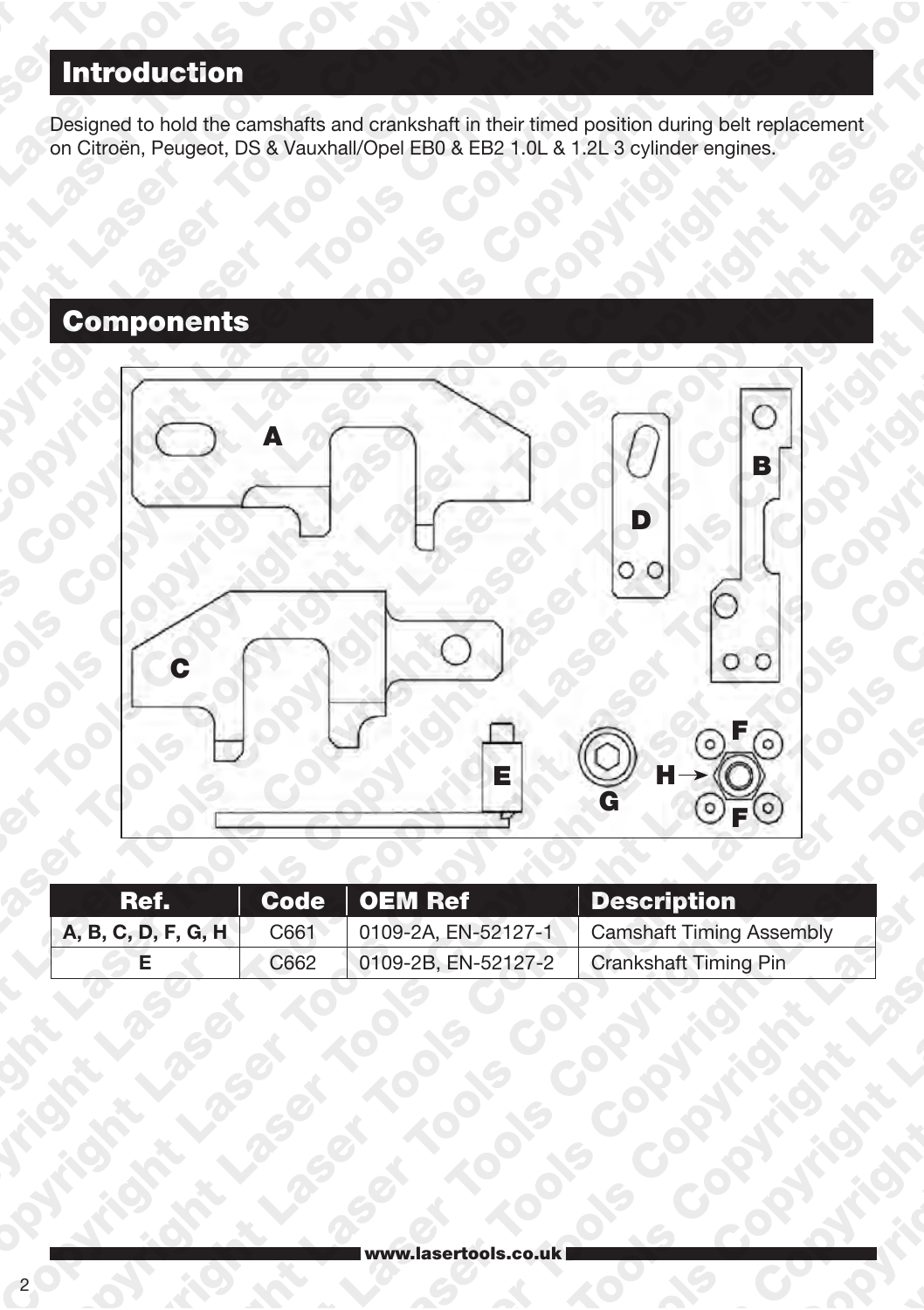## Applications

|                   | <b>Make, Model, Year</b>                                                                                                                                        |                                                                                                                                             | <b>Engine Codes</b>                                                                                                                                                                                                       |                                                                                                                                                                                                                                                                                                                         |                                                                                                                                                                                                                                                                            |
|-------------------|-----------------------------------------------------------------------------------------------------------------------------------------------------------------|---------------------------------------------------------------------------------------------------------------------------------------------|---------------------------------------------------------------------------------------------------------------------------------------------------------------------------------------------------------------------------|-------------------------------------------------------------------------------------------------------------------------------------------------------------------------------------------------------------------------------------------------------------------------------------------------------------------------|----------------------------------------------------------------------------------------------------------------------------------------------------------------------------------------------------------------------------------------------------------------------------|
| Citroën           | Berlingo III<br>$C1$ II<br>C3<br>C <sub>4</sub><br>C-Elysee<br>C4 Picasso/Grand Picasso II<br>C4 SpaceTourer/Grand SpaceTourer<br>C5 Aircross<br>DS3/DS3 Cabrio | $2014 - on$<br>$2014 - 2018$<br>$2012 - on$<br>$2014 - 2019$<br>$2012 - 9n$<br>$2015 - 2018$<br>$2018 - 0n$<br>$2019 - on$<br>$2013 - 2015$ | 1,0<br>EB0 (ZMZ)<br>EB0F (ZMZ)<br>ZMZ (EB0)<br>ZMZ (EB0F)<br>1,2<br>(EB2ADT)<br>(EB2ADTS)<br>(EB2FAD)<br>/EB2FA<br>1PP (HM01)<br>EB2 (HMT)<br>EB2 (HMW)<br>EB2 (HMZ)<br>EB2ADT (HNP)<br>EB2ADTD<br>EB2ADTS<br>EB2DT (HNZ) | EB2F (HMX)<br>EB2F (HMZ)<br>EB2FA (HMR)<br>EB2FAD<br>EB2FB (HMP)<br>EB2M (HMV)<br>EB2M (HMY)<br>HMP (EB2FB)<br>HMR (EB2FA)<br>HMT (EB2)<br>HMT (EB2F)<br>HMU (EB2D)<br>HMU (EB2FD)<br>HMV (EB2M)<br>HMY (EB2M)<br>HMZ (EB2)<br>HMZ (EB2F)<br>EB2ADTS (HNS) HNP (EB2ADT)<br>HNS (EB2ADTS)<br>HNV (EB2DT)<br>HNV (EB2DTM) | HNW (EB2DTSM)<br>HNX (EB2DT)<br>HNX (EB2DTSD)<br>HNY (EB2DTS)<br>HNZ (EB2DT)<br><b>LEG/EB2ADTS</b><br>LEG/EB2DTS<br>LES/B12XHT (EB2DTS)<br>LES/D12XHL (HNP/EB2ADT)<br>LES/D12XHT (EB2ADTS)<br>LES/D12XHT (HNS/EB2ADTS)<br>LES/EB2ADT<br>LES/EB2DT<br>LEZ/EB2F<br>LEZ/EB2FA |
| <b>DS</b>         | DS4<br>3 <sup>1</sup><br>3 Crossback<br>4/4 Crossback<br>7 Crossback                                                                                            | $2014 - 2015$<br>$2015 - 0n$<br>$2019 - on$<br>$2015 - 2019$<br>$2018 - on$                                                                 |                                                                                                                                                                                                                           |                                                                                                                                                                                                                                                                                                                         |                                                                                                                                                                                                                                                                            |
| Vauxhall/<br>Opel | Combo-E<br>Corsa-F<br>Crossland X<br>Grandland X                                                                                                                | $2018 - on$<br>$2019 - on$<br>$2017 - 9n$<br>$2017 - on$                                                                                    |                                                                                                                                                                                                                           |                                                                                                                                                                                                                                                                                                                         |                                                                                                                                                                                                                                                                            |
| Peugeot           | 108<br>208<br>301<br>308<br>2008<br>3008<br>5008                                                                                                                | $2014 - 2018$<br>2012 - 2019<br>2012 - on<br>$2013 - on$<br>$2013 - 2020$<br>2016 - 2018<br>$2014 - on$                                     | EB2DTS (HNY)<br>EB2F (HMT)                                                                                                                                                                                                |                                                                                                                                                                                                                                                                                                                         |                                                                                                                                                                                                                                                                            |
| Toyota            | Aygo                                                                                                                                                            | $2015 - 2018$                                                                                                                               |                                                                                                                                                                                                                           |                                                                                                                                                                                                                                                                                                                         |                                                                                                                                                                                                                                                                            |

Always refer to the website for most up to date applications: www.lasertools.co.uk/product/6200

#### **Instructions**

#### Component A, B, C, D, F, G, H Camshaft Timing Tool

Assemble the camshaft timing tool as shown and fit on the camshafts as shown.

Component E Crankshaft Timing Pin Insert into flywheel.



www.lasertools.co.uk